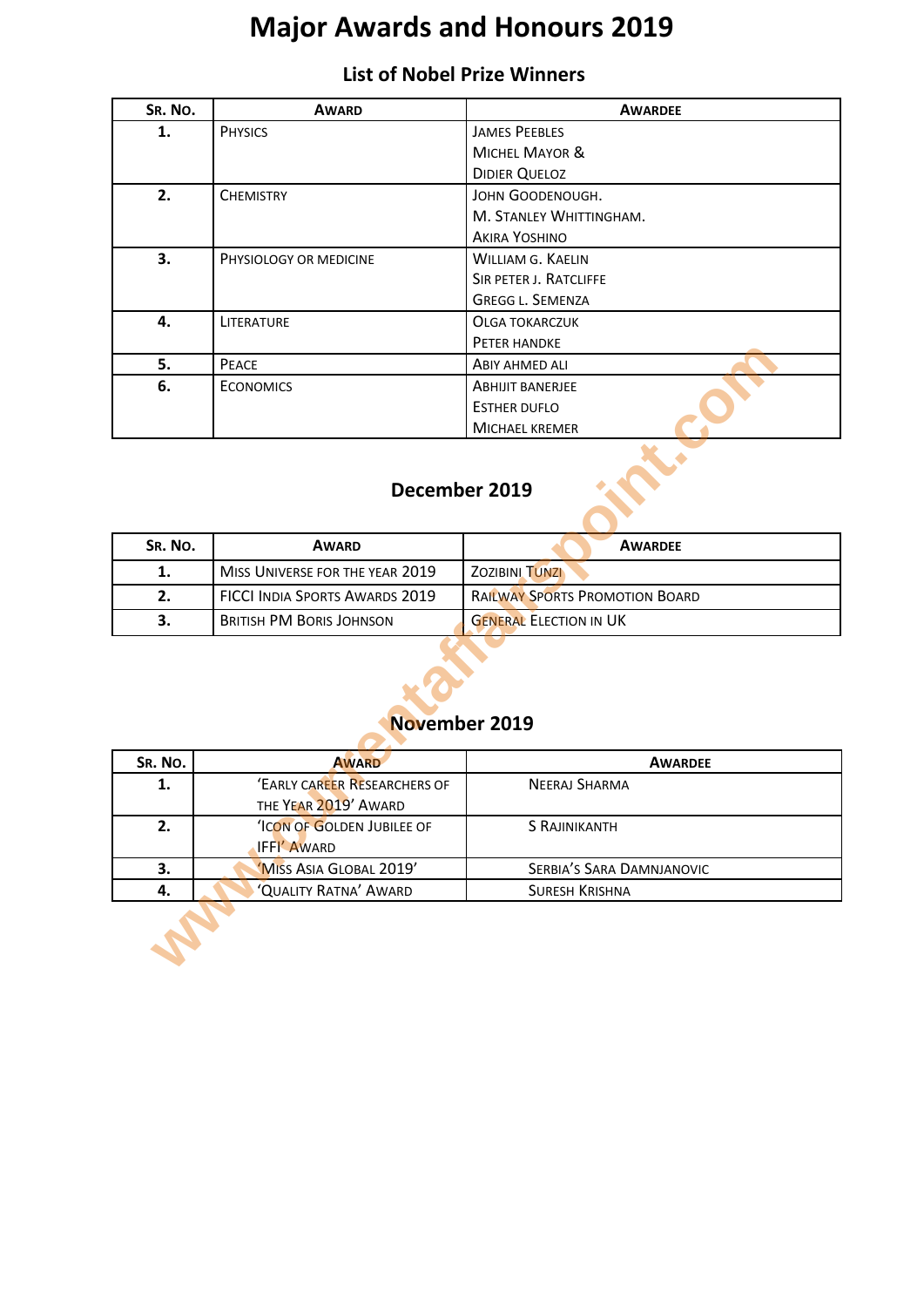| 5.  | 'THE FAR FIELD' WINS 2019 JCB               | <b>MADHURI VIJAY'S</b>                           |
|-----|---------------------------------------------|--------------------------------------------------|
|     | PRIZE FOR LITERATURE                        |                                                  |
| 6.  | 28TH BIHARI PURASKAR AWARD                  | <b>MANISHA KULSHRESHTHA</b>                      |
| 7.  | <b>55TH JNANPITH AWARD</b>                  | <b>AKKITHAM NAMBOODIRI</b>                       |
| 8.  | ABLF GLOBAL ASIAN AWARD                     | <b>KUMAR MANGALAM BIRLA</b>                      |
| 9.  | <b>ABLF LIFETIME ACHIEVEMENT</b>            | DR. CYRUS POONAWALLA                             |
|     | AWARD                                       |                                                  |
| 10. | <b>AGA KHAN ARCHITECTURE</b>                | FLOATING SCHOOL PROJECT OF BANGLADESH            |
|     | AWARD                                       |                                                  |
| 11. | AKKINENI NAGESWARA RAO                      | <b>SRIDEVI AND REKHA</b>                         |
|     | NATIONAL AWARD FOR 2018                     |                                                  |
|     | AND 2019                                    |                                                  |
| 12. | <b>ASIAN FILM FESTIVAL</b>                  | <b>BHONSLE</b>                                   |
|     | <b>BARCELONA</b>                            |                                                  |
| 13. | <b>BEST TEA GARDEN SCHOOL</b>               | <b>KHARJAN TE</b>                                |
|     | AWARD                                       |                                                  |
| 14. | BILLBOARD'S 2019 WOMAN OF                   | <b>SINGER BILLIE EILISH</b>                      |
|     | THE YEAR                                    |                                                  |
| 15. | <b>BRICS-YOUNG INNOVATOR</b>                | <b>RAVI PRAKASH</b>                              |
|     | <b>PRIZE 2019</b>                           |                                                  |
| 16. | EKALABYA AWARD FOR 2019                     | <b>ODIA WOMEN WEIGHTLIFTER JHILLI DALABEHERA</b> |
|     |                                             |                                                  |
| 17. | <b>GEMCON YOUNG POETRY</b>                  | <b>ROFIQUZZAMAN RONY</b>                         |
|     | AWARD                                       |                                                  |
| 18. | <b>GEORGE SCHALLER LIFETIME</b>             | K. ULLAS KARANTH                                 |
|     | AWARD                                       |                                                  |
| 19. | <b>GOLDEN DRAGON AWARD AT</b>               | <b>NAWAZUDDIN SIDDIQUI</b>                       |
|     | 2019 CIFF                                   |                                                  |
| 20. | <b>GOLDEN LEAF AWARD</b>                    | <b>TOBACCO BOARD OF INDIA</b>                    |
| 21. | <b>GOLDEN PEACOCK AWARD AT</b>              | 'PARTICLES'                                      |
|     | <b>IFFI 2019</b>                            |                                                  |
| 22. | <b>GURU NANAK DEV JI ACHIEVERS</b><br>AWARD | <b>AVNEET SIDHU</b>                              |
| 23. | <b>HARYANA GAURAV AWARD</b>                 | <b>AMIT PANGHAL</b>                              |
| 24. | <b>HONORARY FELLOWSHIP BY</b>               | <b>G SATHEESH REDDY</b>                          |
|     | <b>RAES</b>                                 |                                                  |
| 25. | <b>ICCR DISTINGUISHED ALUMNI</b>            | REZWANA CHOUDHURY BANNYA                         |
|     | AWARD                                       |                                                  |
| 26. | <b>INDIAN PERSONALITY OF THE</b>            | <b>BAJRANG PUNIA</b>                             |
|     | YEAR AWARD (SPORTS)                         |                                                  |
| 27. | <b>INDIRA GANDHI PRIZE FOR</b>              | <b>SIR DAVID ATTENBOROUGH</b>                    |
|     | PEACE, DISARMAMENT AND                      |                                                  |
|     | DEVELOPMENT FOR 2019                        |                                                  |
| 28. | INTERNATIONAL CHILDREN'S                    | <b>GRETA THUNBERG</b>                            |
|     | PEACE PRIZE                                 |                                                  |
| 29. | INTERNATIONAL PRESS FREEDOM                 | <b>INDIAN JOURNALIST NEHA DIXIT</b>              |
|     | <b>AWARD 2019</b>                           |                                                  |
| 30. | INTERNATIONAL PRESS INSTITUTE               | <b>NDTV</b>                                      |
|     | <b>INDIA AWARD</b>                          |                                                  |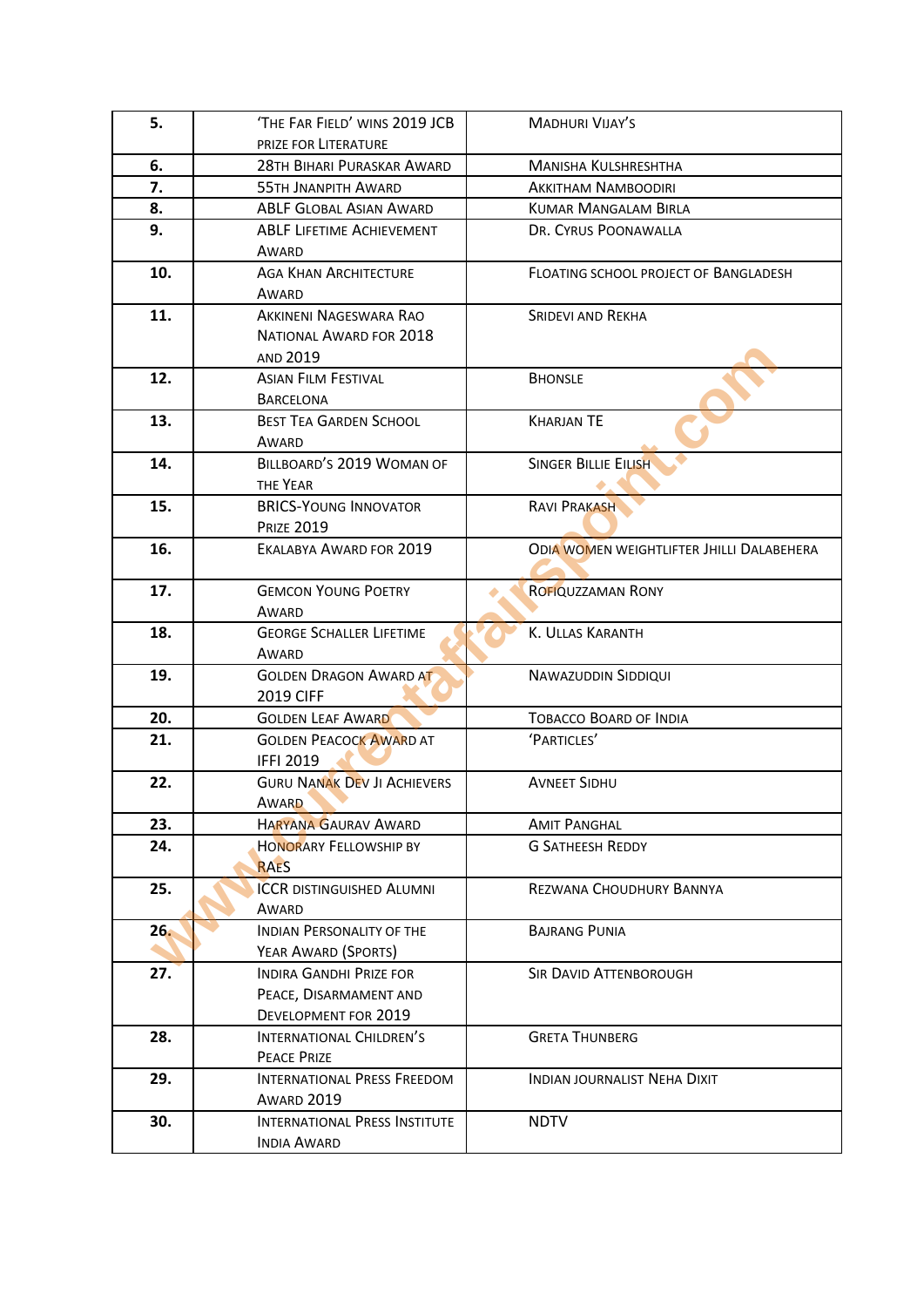| 31.     | <b>ITALIAN GOLDEN SAND ART</b><br><b>AWARD 2019</b> | <b>SUDARSAN PATTNAIK</b>                |
|---------|-----------------------------------------------------|-----------------------------------------|
| 32.     | LIFETIME ACHIEVEMENT AWARD<br>AT IFFI 2019          | <b>ISABELLE HUPPERT</b>                 |
| 33.     | LIFETIME ACHIEVEMENT AWARD<br><b>BY ICMR</b>        | <b>KIRAN MAZUMDAR SHAW</b>              |
| 34.     | MR. UNIVERSE 2019                                   | <b>BODYBUILDER CHITHARESH NATESAN</b>   |
| 35.     | <b>MUNIN BARKOTOKI LITERARY</b>                     | ANKUR RANJAN PHUKAN & MONORANJAN BORI   |
|         | <b>AWARD 2019</b>                                   |                                         |
| 36.     | PEOPLE FOR THE ETHICAL                              | <b>VIRAT KOHLI</b>                      |
|         | TREATMENT OF ANIMALS (PETA)                         |                                         |
|         | INDIA'S 'PERSON OF THE YEAR                         |                                         |
|         | FOR 2019'                                           |                                         |
| 37.     | RAJA RAM MOHAN ROY AWARD                            | <b>GULAB KOTHARI</b>                    |
| 38.     | <b>SAG-AFTRA'S HIGHEST TRIBUTE:</b>                 | <b>ROBERT DE NIRO</b>                   |
|         | THE SAG LIFE ACHIEVEMENT                            |                                         |
|         | AWARD                                               |                                         |
| 39.     | TATA LITERATURE LIVE! LIFETIME                      | <b>SHANTA GOKHALE</b>                   |
|         | <b>ACHIEVEMENT AWARD FOR</b>                        |                                         |
|         | 2019                                                |                                         |
| 40.     | <b>US AWARD FOR SAVING WATER</b>                    | PEPSICO INDIA                           |
| 41.     | <b>WORLD ATHLETE OF THE YEAR</b>                    | <b>ELIUD KIPCHOGE, DALILAH MUHAMMAD</b> |
| 42.     | AWARD                                               |                                         |
|         | YOUNG LITERATURE AWARD                              | <b>WRITER ABHISHEK SARKAR</b>           |
|         | October 2019                                        |                                         |
| SR. NO. | <b>AWARD</b>                                        | <b>AWARDEE</b>                          |
| 1.      | 'AWARD OF DISTINCTION'                              | <b>VIKRAM SARABHAI LIBRARY OF IIMA</b>  |
| 2.      | 'THE DON' AWARD                                     | <b>ASHLEIGH BARTY</b>                   |
| 3.      | "ORCHESTRA OF THE YEAR<br><b>AWARD 2019"</b>        | HONG KONG PHILHARMONIC ORCHESTRA        |
| 4.      | "THE ORDER OF                                       | <b>NICK HAGUE</b>                       |
|         | COURAGE"AWARD                                       |                                         |
| 5.      | <b>2019 BOOKER PRIZE</b>                            | MARGARET ATWOOD AND BERNARDINE EVARISTO |
| 6.      | 2019 DEEN DAYAL UPADHYAY<br>PANCHAYAT SASHAKTIKARAN | NEDUMANGAD                              |

# **October 2019**

| SR. NO. | <b>AWARD</b>                                                          | <b>AWARDEE</b>                                 |
|---------|-----------------------------------------------------------------------|------------------------------------------------|
| 1.      | 'AWARD OF DISTINCTION'                                                | <b>VIKRAM SARABHAI LIBRARY OF IIMA</b>         |
| 2.      | 'THE DON' AWARD                                                       | <b>ASHLEIGH BARTY</b>                          |
| 3.      | "ORCHESTRA OF THE YEAR<br><b>AWARD 2019"</b>                          | <b>HONG KONG PHILHARMONIC ORCHESTRA</b>        |
| 4.      | "THE ORDER OF<br>COURAGE"AWARD                                        | <b>NICK HAGUE</b>                              |
| 5.      | <b>2019 BOOKER PRIZE</b>                                              | <b>MARGARET ATWOOD AND BERNARDINE EVARISTO</b> |
| 6.      | 2019 DEEN DAYAL UPADHYAY<br>PANCHAYAT SASHAKTIKARAN<br>PURASKAR AWARD | <b>NEDUMANGAD</b>                              |
| 7.      | 31ST INDIRA GANDHI AWARD<br><b>FOR NATIONAL INTEGRATION</b>           | CHANDI PRASAD BHATT                            |
| 8.      | <b>ASIA ENVIRONMENTAL</b><br><b>ENFORCEMENT AWARD</b>                 | <b>RAMESH PANDEY</b>                           |
| 9.      | <b>ASIAN ACADEMY CREATIVE</b><br>AWARDS                               | "GULLY BOY" & "DELHI CRIME"                    |
| 10.     | <b>DIGIDHAN MISSION DIGITAL</b><br><b>PAYMENTS AWARD</b>              | <b>YES BANK</b>                                |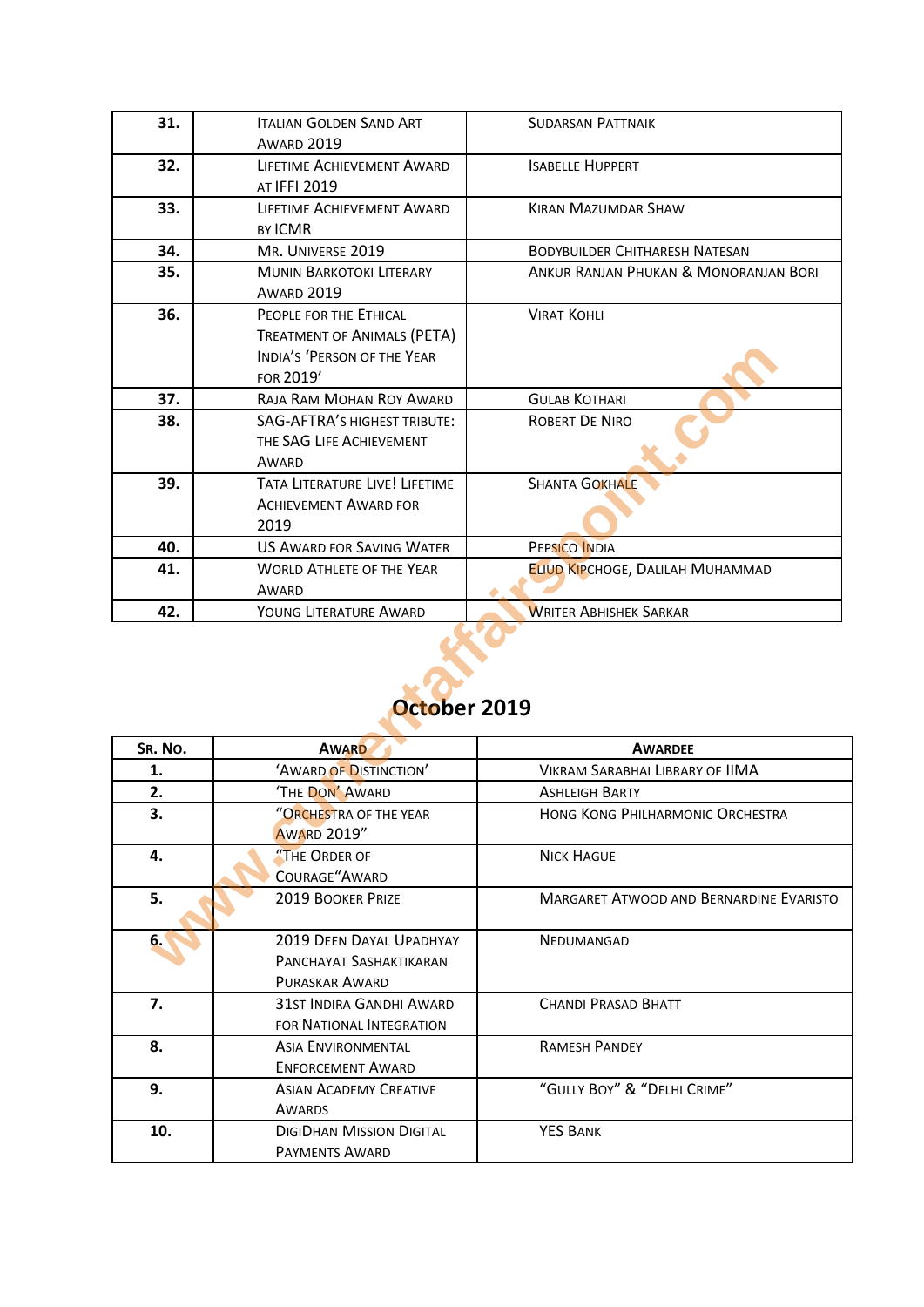| 11.              | <b>DIGIDHAN MISSION FIN-TECH</b>       | <b>BHARATPE</b>                            |
|------------------|----------------------------------------|--------------------------------------------|
|                  | AWARD                                  |                                            |
| 12.              | <b>INDIAS MOST POWERFUL</b>            | <b>KALLI PURIE</b>                         |
|                  | <b>WOMEN IN MEDIA</b>                  |                                            |
| 13.              | <b>MADHYA PRADESH</b>                  | NOTED DIRECTOR AND PRODUCER PRIYADARSHAN   |
|                  | <b>GOVERNMENT'S NATIONAL</b>           |                                            |
|                  | <b>KISHORE KUMAR AWARD</b>             |                                            |
| 14.              | <b>MOST EMINENT SENIOR CITIZEN</b>     | <b>K PARASARAN</b>                         |
|                  | AWARD                                  |                                            |
| 15.              | <b>MOST INSPIRING INDIAN</b>           | <b>SANJAY KAPOOR</b>                       |
|                  | <b>BOLLYWOOD ACTOR IN UK</b>           |                                            |
| 16.              | PEOPLE'S CHOICE AWARD                  | "SPIRIT OF KERALA"                         |
| 17.              | PEOPLE'S ICON AWARD 2019               | <b>JENNIFER ANISTON</b>                    |
| 18.              | PRESIDENT OF INDIA PRIZE               | <b>KAVITHA GOPAL</b>                       |
|                  | 2019                                   |                                            |
| 19.              | PROFESSIONAL CRICKETERS'               | <b>BEN STOKES</b>                          |
|                  | <b>ASSOCIATION PLAYER OF THE</b>       |                                            |
|                  | YEAR AND PEOPLE'S CHOICE               |                                            |
|                  | AWARD                                  |                                            |
| 20.              | <b>SAKHAROV PRIZE</b>                  | <b>ILHAM TOHTI</b>                         |
| 21.              | <b>SWACHCHTA AMBASSADOR</b>            | <b>SACHIN TENDULKAR</b>                    |
|                  | AWARD                                  |                                            |
| 22.              | <b>UDYOG RATTAN AWARD</b>              | <b>ANUP SINGH</b>                          |
| 23.              | <b>UN HIGH COMMISSIONER FOR</b>        | <b>AZIZBEK ASHUROV</b>                     |
|                  | REFUGEES (UNHCR)                       |                                            |
|                  | PRESTIGIOUS NANSEN AWARD               |                                            |
| 24.              | <b>VOGUE AWARD FOR</b>                 | <b>DUTEE CHAND</b>                         |
|                  | SPORTSPERSON OF THE YEAR               |                                            |
| September 2019   |                                        |                                            |
| SR. NO.          | <b>AWARD</b>                           | <b>AWARDEE</b>                             |
| 1.               | 11TH INTERNATIONAL HRANT DINK          | <b>AGNES KHARSHIING</b>                    |
|                  | AWARD                                  |                                            |
| 2.               | <b>2019 ASIA SOCIETY GAME CHANGERS</b> | <b>IPS OFFICER CHHAYA SHARMA</b>           |
|                  | <b>AWARD</b>                           |                                            |
| 3.               | 2019 GLOBAL GOALKEEPER AWARD           | PRIME MINISTER NARENDRA MODI               |
| $\blacktriangle$ | 2019 PETER MACKLER AWARD               | PAOLO BORROMETI FOR COURAGEOUS AND ETHICAL |
|                  |                                        | JOURNALISM                                 |

### **September 2019**

| SR. NO.              | <b>AWARD</b>                              | <b>AWARDEE</b>                                    |
|----------------------|-------------------------------------------|---------------------------------------------------|
| 1.                   | 11TH INTERNATIONAL HRANT DINK             | <b>AGNES KHARSHIING</b>                           |
|                      | AWARD                                     |                                                   |
| 2.                   | <b>2019 ASIA SOCIETY GAME CHANGERS</b>    | <b>IPS OFFICER CHHAYA SHARMA</b>                  |
|                      | <b>AWARD</b>                              |                                                   |
| 3.                   | 2019 GLOBAL GOALKEEPER AWARD              | PRIME MINISTER NARENDRA MODI                      |
| $\blacktriangleleft$ | <b>2019 PETER MACKLER AWARD</b>           | <b>PAOLO BORROMETI FOR COURAGEOUS AND ETHICAL</b> |
|                      |                                           | JOURNALISM                                        |
| 5.                   | <b>40TH EDITION OF PRESTIGIOUS SARALA</b> | <b>ODIA WRITER PRADEEP DASH</b>                   |
|                      | <b>PURASKAR</b>                           |                                                   |
| 6.                   | ACTOR OF THE YEAR AWARD AT THE 11TH       | <b>AYUSHMANN KHURRANA</b>                         |
|                      | EDITION OF GQ MEN OF THE YEAR             |                                                   |
|                      | AWARDS                                    |                                                   |
| 7.                   | <b>ADVENTURE TOURISM CATEGORY</b>         | <b>GOA AND MADHYA PRADESH</b>                     |
| 8.                   | <b>AWARD FOR PASSENGER SATISFACTION</b>   | COCHIN INTERNATIONAL AIRPORT                      |
| 9.                   | <b>BEST FEATURE FILM AND BEST ACTRESS</b> | <b>NEENA GUPTA</b>                                |
|                      | AWARD                                     |                                                   |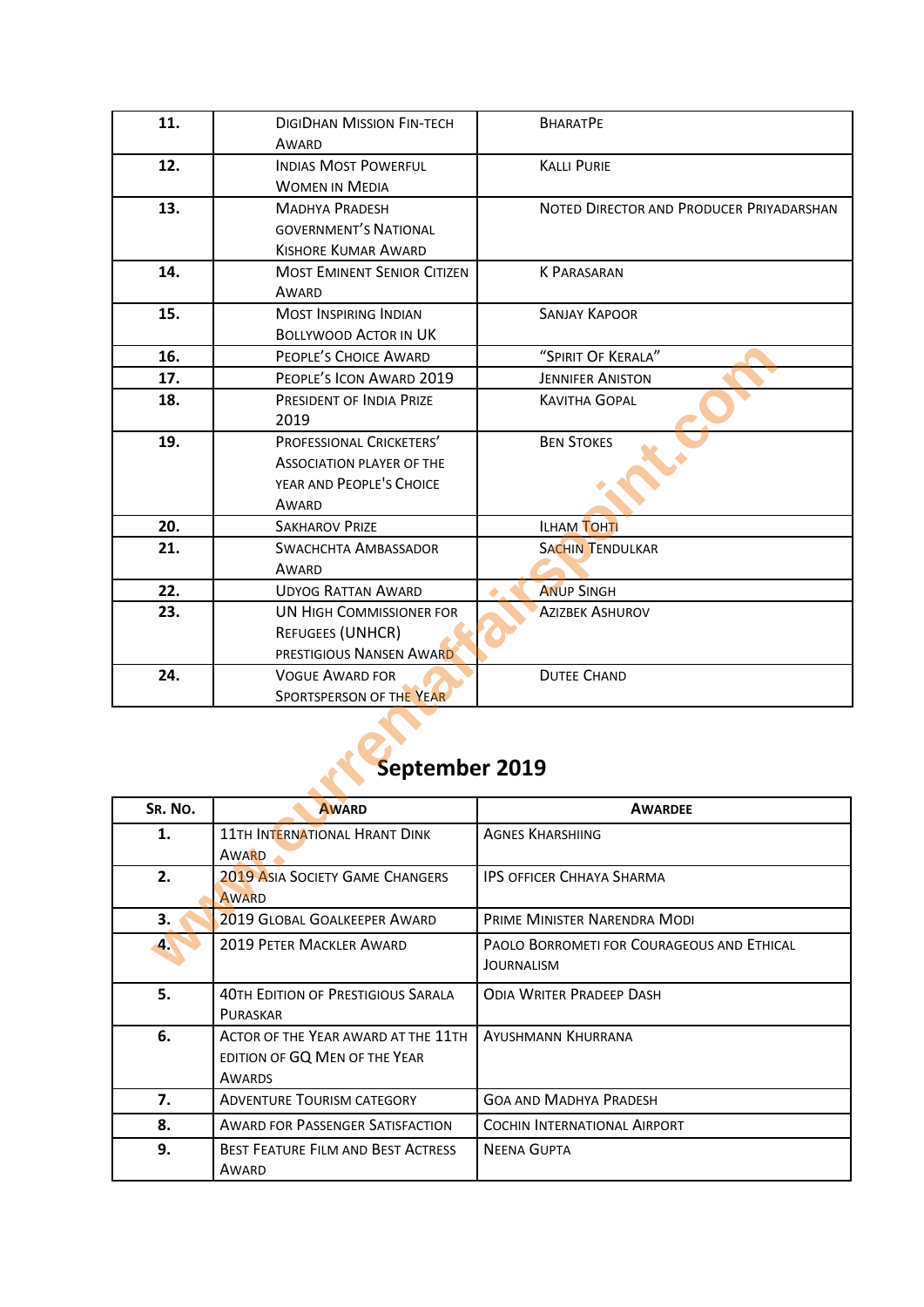| 10. | <b>BEST FILM PROMOTION FRIENDLY STATE</b>                                                | <b>UTTARAKHAND</b>                                           |
|-----|------------------------------------------------------------------------------------------|--------------------------------------------------------------|
| 11. |                                                                                          |                                                              |
|     | <b>BEST STATE AWARD FOR OVERALL</b><br><b>GROWTH IN THE TOURISM CATEGORY</b>             | <b>ANDHRA PRADESH</b>                                        |
|     |                                                                                          |                                                              |
| 12. | BEST STATE IN THE INNOVATIVE USE OF IT<br>CATEGORY                                       | <b>TELANGANA</b>                                             |
| 13. | CHANGEMAKER AWARD 2019                                                                   | PAYAL JANGID                                                 |
| 14. | <b>DADASAHEB PHALKE AWARD</b>                                                            | <b>AMITABH BACHCHAN</b>                                      |
| 15. | DR KALAM SMRITI INTERNATIONAL<br><b>EXCELLENCE AWARD 2019</b>                            | <b>BANGLADESH PRIME MINISTER SHEIKH HASINA</b>               |
| 16. | <b>EDUCATION EXCELLENCE AWARD 2019</b>                                                   | <b>ANAND KUMAR</b>                                           |
| 17. | <b>EMINENT ENGINEERS AWARD</b>                                                           | <b>VINOD KUMAR YADAV</b>                                     |
| 18. | FIRST CLASS ORDER OF ZAYED II AWARD                                                      | <b>NAVDEEP SINGH SURI</b>                                    |
| 19. | <b>GAURI LANKESH NATIONAL AWARD</b>                                                      | <b>RAVISH KUMAR</b>                                          |
| 20. | <b>IAAF VETERAN PIN AWARD</b>                                                            | PT USHA                                                      |
| 21. | INDIA'S MOST POWERFUL WOMEN IN<br><b>MEDIA</b>                                           | <b>KALLIE PURI</b>                                           |
| 22. | IT EXCELLENCE AWARD, 2019                                                                | <b>ODISHA STATE DISASTER MANAGEMENT AUTHORITY</b><br>(OSDMA) |
| 23. | M P BIRLA MEMORIAL AWARD 2019                                                            | <b>THANU PADMANABHAN</b>                                     |
| 24. | <b>MAGNIFICENT PERFORMING ARTS</b><br>AWARD                                              | <b>SONU NIGAM</b>                                            |
| 25. | MOST OF THE INSPIRING INDIAN<br><b>BOLLYWOOD ACTOR</b>                                   | <b>SANJAY KAPOOR</b>                                         |
| 26. | <b>NATIONAL TOURISM AWARD FOR THE</b><br><b>CATEGORY OF "BEST TOURIST GUIDE"</b>         | <b>TAPAN KUMAR MISHRA</b>                                    |
| 27. | PRESIDENT OF INDIA PRIZE 2019                                                            | <b>KAVITHA GOPAL</b>                                         |
| 28. | SASTRA RAMANUJAN PRIZE FOR 2019                                                          | <b>ADAM HARPER</b>                                           |
| 29. | THREE PATA GOLD AWARDS                                                                   | <b>KERALA TOURISM</b>                                        |
| 30. | <b>UNITED NATIONS GLOBAL CLIMATE</b><br><b>ACTION AWARD</b>                              | <b>INFOSYS</b>                                               |
| 31. | <b>VISITOR'S AWARD FOR RESEARCH</b><br>IN HUMANITIES, ARTS AND SOCIAL<br><b>SCIENCES</b> | PROF. SIBNATH DEB                                            |
| 32. | <b>VISITOR'S AWARD FOR RESEARCH IN</b><br><b>BIOLOGICAL SCIENCES</b>                     | PROF. ASAD ULLAH KHAN                                        |
| 33. | <b>VISITOR'S AWARD FOR RESEARCH IN</b><br>PHYSICAL SCIENCES                              | PROF. SANJAY PURI                                            |
| 34. | <b>VISITOR'S AWARD FOR TECHNOLOGY</b><br><b>DEVELOPMENT</b>                              | DR SHAON RAY CHAUDHURI                                       |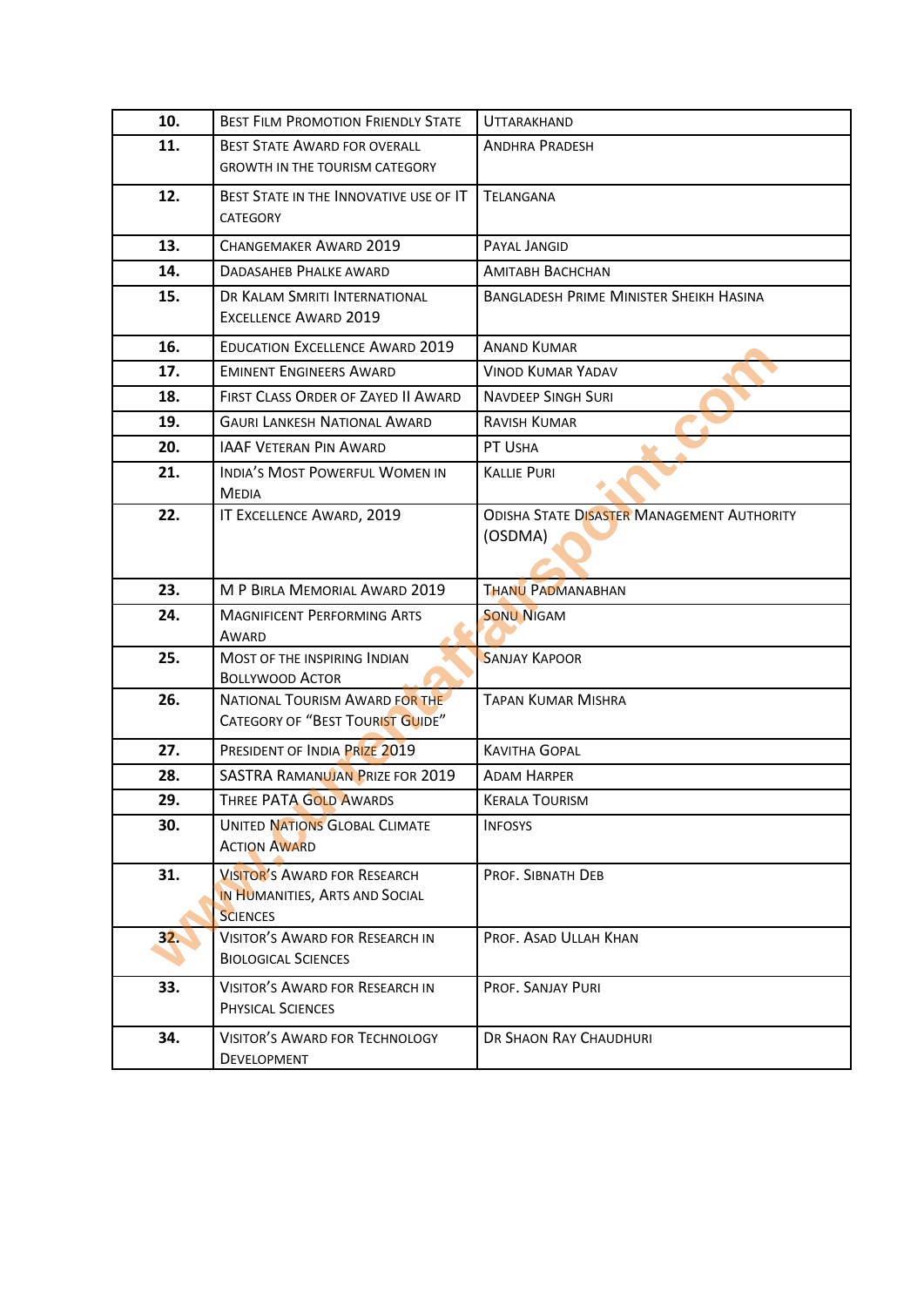# **August 2019**

| SR. No. | <b>AWARD</b>                                | <b>AWARDEE</b>                       |
|---------|---------------------------------------------|--------------------------------------|
| 1.      | 'EMINENT ENGINEER AWARD FOR THE YEAR        | <b>SHRI PRABHAKAR SINGH</b>          |
|         | 2019'                                       |                                      |
| 2.      | 'ENTREPRENEUR OF THE YEAR AWARD, 2019'      | <b>RUHAN RAJPUT</b>                  |
| 3.      | 'PUSHKIN MEDAL - 2019'                      | <b>MEETA NARAIN</b>                  |
| 4.      | "BEST INNOVATION AND INITIATIVE LEADERSHIP  | RAJASTHAN                            |
|         | <b>AWARD" (WORLD EDUCATION SUMMIT-2019)</b> |                                      |
| 5.      | "CHAMPIONS OF EMPATHY AWARD"                | DIRECTOR GENERAL OF DD NEWS, MAYANK  |
|         |                                             | AGRAWAL                              |
| 6.      | "ORDER OF ZAYED"                            | INDIAN PRIME MINISTER NARENDRA MODI  |
| 7.      | 1ST INDIAN CHEF TO WIN FRENCH HONOUR        | PRIYAM CHATTERJEE                    |
| 8.      | <b>4TH EDITION OF WTI AWARDS</b>            | <b>NITI AAYOG</b>                    |
| 9.      | <b>BHARAT GAURAV AWARD</b>                  | FORMER CRICKETER KAPIL DEV           |
| 10.     | <b>BHARAT RATNA</b>                         | FORMER PRESIDENT OF INDIA PRANAB     |
|         |                                             | <b>MUKHERJEE</b>                     |
| 11.     | <b>CHARLIE CHAPLIN AWARD</b>                | <b>ACTOR STEVE COOGAN</b>            |
| 12.     | DR. A.P.J. ABDUL KALAM AWARD                | <b>ISRO CHAIRMAN K. SIVAN</b>        |
| 13.     | <b>GUINNESS AWARD</b>                       | PHILIPOSE MAR CHRYSOSTUM             |
| 14.     | JC BOSE FELLOWSHIP FOR THE YEAR 2019        | DR K THANGARAJ                       |
| 15.     | JOURNALISM AWARD IN SPACE SCIENCE,          | DR. VIKRAM SARABHAI                  |
|         | <b>TECHNOLOGY AND RESEARCH</b>              |                                      |
| 16.     | MISS ENGLAND 2019                           | <b>BHASHA MUKHERJEE</b>              |
| 17.     | <b>MISS WORLD DIVERSITY 2019</b>            | <b>NAAZ JOSHI</b>                    |
| 18.     | NATIONAL ORDER OF MERIT                     | PRESIDENT OF GUINEA                  |
| 19.     | POSHAN ABHIYAAN AWARDS                      | <b>HIMACHAL PRADESH</b>              |
| 20.     | PRESIDENT'S CERTIFICATE OF HONOUR AND       | <b>VICE PRESIDENT VENKAIAH NAIDU</b> |
|         | <b>MAHARSHI BADRAYAN VYAS SAMMAN AWARDS</b> |                                      |
| 21.     | PRESTIGIOUS AWARD                           | SATTRIYA DANSEUSE                    |
| 22.     | RAMON MAGSAYSAY AWARD 2019                  | <b>RAVISH KUMAR</b>                  |
| 23.     | <b>UEFA PRESIDENT'S AWARD</b>               | <b>ERIC CANTONA</b>                  |
| 24.     | UEFA'S GOAL OF THE SEASON AWARD 2018-19     | <b>LIONEL MESSI</b>                  |
| 25.     | UEFA's GOAL OF THE SEASON AWARD 2018-19     | CRISTIANO RONALDO (RUNNER UP)        |
| 26.     | <b>VIR CHAKRA</b>                           | WING COMMANDER ABHINANDAN            |
|         |                                             | <b>VARTHAMAN</b>                     |
|         | <b>July 2019</b>                            |                                      |

# **July 2019**

| SR. NO. | <b>AWARD</b>                            | <b>AWARDEE</b>                      |
|---------|-----------------------------------------|-------------------------------------|
| 1.      | 'INDIAN WOMAN OF INFLUENCE AWARD'AT     | PRIYA PRIYADARSHINI JAIN            |
|         | HOUSE OF LORDS, UK                      |                                     |
| 2.      | 1ST IPS OFFICER TO COMPLETE 7 SUMMITS   | <b>APARNA KUMAR</b>                 |
|         | CHALLENGE (CLIMBING THE NORTH AMERICA'S |                                     |
|         | HIGHEST PEAK DENALI (20,310 FEET)       |                                     |
| 3.      | 2019 GLOBAL EXCELLENCE AWARDS (BY US-   | WIPRO'S AZIM PREMJI, MASTERCARD CEO |
|         | INDIA STRATEGIC PARTNERSHIP FORUM)      | <b>AJAY BANGA</b>                   |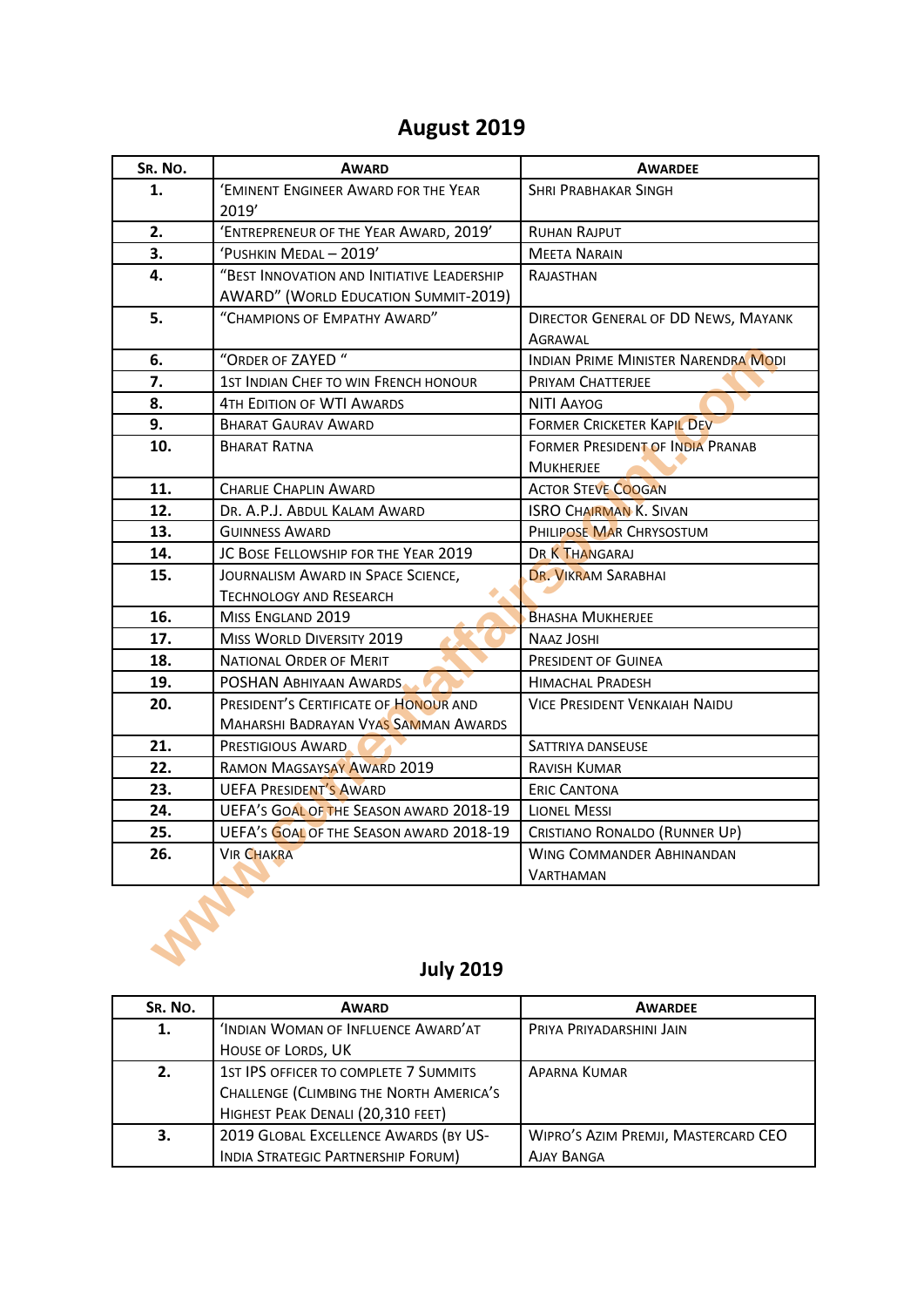| 4.               | ARJUNA AWARD 2018 BY SPORTS AND YOUTH         | ROHAN BOPANNA AND SMRITI MANDHANA   |  |
|------------------|-----------------------------------------------|-------------------------------------|--|
|                  | <b>AFFAIRS MINISTER KIREN RIJIJU</b>          |                                     |  |
| 5.               | BEST FEATURED FILM AT SAARC FILM FESTIVAL     | 'NAGARKIRTAN'                       |  |
|                  | 2019                                          |                                     |  |
| 6.               | <b>BEST INNOVATION AWARD (RAILWAY)</b>        | <b>NORTHEAST FRONTIER RAILWAY</b>   |  |
| 7.               | HONORARY FELLOWSHIP OF THE ROYAL COLLEGE      | P.RAGHU RAM                         |  |
|                  | OF SURGEONS (FRCS) OF THAILAND                |                                     |  |
| 8.               | <b>INTERNATIONAL ASSOCIATION OF ATHLETICS</b> | P T USHA                            |  |
|                  | FEDERATIONS (IAAF) VETERAN PIN                |                                     |  |
| 9.               | <b>MISS DEAF WORLD 2019 TITLE</b>             | <b>VIDISHA BALIYAN</b>              |  |
| 10.              | NETPAC AWARD FOR BEST ASIAN FILM AT 23RD      | 'GULLY BOY'                         |  |
|                  | <b>BUCHEON INTERNATIONAL FANTASTIC FILM</b>   |                                     |  |
|                  | FESTIVAL 2019                                 |                                     |  |
| 11.              | <b>PACIFIC ASIA TRAVEL</b>                    | "FIND THE INCREDIBLE YOU" CAMPAIGN  |  |
|                  | <b>ASSOCIATION (PATA) GOLD AWARD 2019</b>     |                                     |  |
| 12.              | PEOPLE'S CHOICE AWARD AT 2019 REVERE          | <b>SUDARSAN PATTNAIK</b>            |  |
|                  | <b>BEACH INTERNATIONAL SAND SCULPTING</b>     |                                     |  |
|                  | FESTIVAL                                      |                                     |  |
| 13.              | SANGITA KALANIDHI AWARD AT 93RD ANNUAL        | <b>VOCALIST S. SOWMYA</b>           |  |
|                  | <b>CONFERENCE OF MUSIC ACADEMY</b>            |                                     |  |
| 14.              | TRIBUTE ACTOR AWARD AT 2019 TORONTO           | <b>MERYL STREEP</b>                 |  |
|                  | INTERNATIONAL FILM FESTIVAL (TIFF)            |                                     |  |
|                  |                                               | <b>SANGEET NATAK AKADEMI AWARDS</b> |  |
| 1.               | <b>AKADEMI RATNA CATEGORY</b>                 | <b>ZAKHIR HUSSAIN</b>               |  |
| 2.               | AKADEMI RATNA CATEGORY                        | <b>SONAL MANSINGH</b>               |  |
| 3.               | <b>AKADEMI RATNA CATEGORY</b>                 | <b>JATIN GOSWAMI</b>                |  |
| 4.               | AKADEMI RATNA CATEGORY                        | K KALYANASUNDARAM PILLAI            |  |
| 5.               | <b>OVERALL CONTRIBUTION/SCHOLARSHIP</b>       | <b>DIWAN SINGH BAJELI</b>           |  |
| 6.               | <b>OVERALL CONTRIBUTION/SCHOLARSHIP</b>       | PURU DADHICH                        |  |
| <b>June 2019</b> |                                               |                                     |  |
| SR. No.          | <b>AWARD</b>                                  | <b>AWARDEE</b>                      |  |
| 1.               | <b>BBC WORLD SERVICE GLOBAL CHAMPION</b>      | <b>AKSHAYA PATRA</b>                |  |
| 2.               | <b>54TH JNANPITH AWARD</b>                    | <b>AMITAV GHOSH</b>                 |  |
| 3.,              | <b>COUNTRY'S FIRST WOMAN FIGHTER</b>          | FLIGHT LIEUTENANT MOHANA SINGH      |  |
| 4.               | STATESMANSHIP AWARD                           | <b>JIMMY CARTER</b>                 |  |
|                  |                                               |                                     |  |

#### **June 2019**

| SR. NO. | <b>AWARD</b>                             | <b>AWARDEE</b>                          |
|---------|------------------------------------------|-----------------------------------------|
| 1.      | <b>BBC WORLD SERVICE GLOBAL CHAMPION</b> | <b>AKSHAYA PATRA</b>                    |
| 2.      | <b>54TH JNANPITH AWARD</b>               | <b>AMITAV GHOSH</b>                     |
| 3.      | <b>COUNTRY'S FIRST WOMAN FIGHTER</b>     | <b>FLIGHT LIEUTENANT MOHANA SINGH</b>   |
| 4.      | STATESMANSHIP AWARD                      | <b>JIMMY CARTER</b>                     |
| 5.      | <b>GOLD AWARD</b>                        | <b>MAHINDRA AUTOMOBILES</b>             |
| 6.      | 'SAVE WATER HERO AWARD'                  | <b>MAKARAND TILLOO</b>                  |
| 7.      | 'LIFETIME ACHIEVEMENT AWARD'             | <b>MARK TULLY</b>                       |
| 8.      | 'OUTSTANDING ARTISTIC                    | MOVIE - VEYIL MARANGAL (TREES UNDER THE |
|         | <b>ACHIEVEMENT' AWARD</b>                | SUN)                                    |
| 9.      | "ORDEN MEXICANA DEL AGUILA AZTECA"       | <b>MS PRATIBHA PATIL</b>                |
|         | AWARD                                    |                                         |
| 10.     | PRESIDENT'S AWARD FOR EXCELLENT CSR IN   | <b>NALCO</b>                            |
|         | SOCIAL DEVELOPMENT                       |                                         |
| 11.     | <b>EMIRATES RECYCLING AWARD</b>          | <b>NIA TONY</b>                         |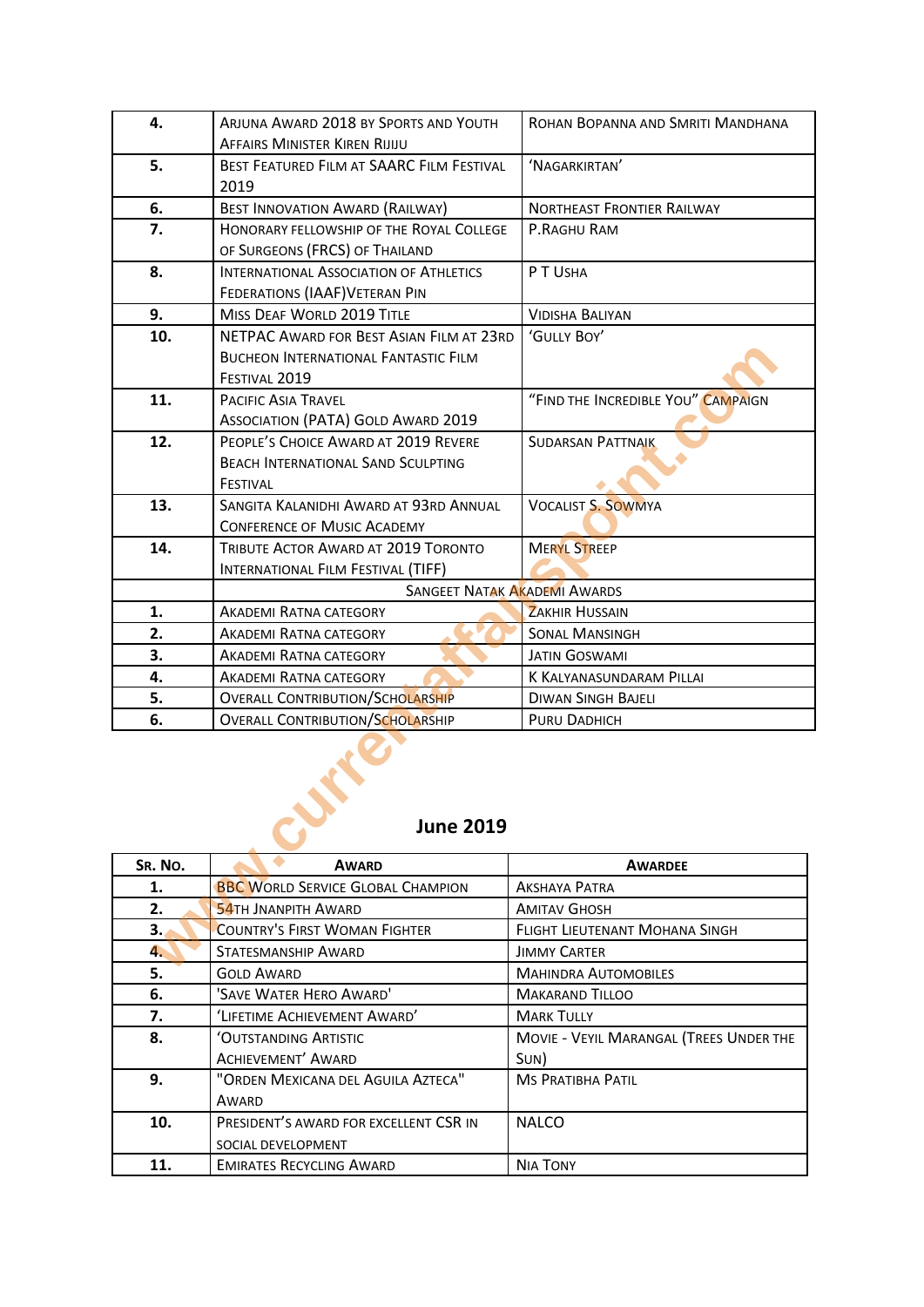| 12.                 | <b>DISTINGUISHED ALUMNI AWARD</b>             | NIRMALA SITHARAMAN AND S. JAISHANKAR    |
|---------------------|-----------------------------------------------|-----------------------------------------|
| 13.                 | <b>INNOVATION FOR SUSTAINABLE DEVELOPMENT</b> | <b>NITESH KUMAR JANGIR</b>              |
|                     | AWARD                                         |                                         |
| 14.                 | 'NISHAN IZZUDDIN'- MALDIVES' AWARD            | PRIME MINISTER NARENDRA MODI            |
| 15.                 | <b>MISS UNIVERSE AUSTRALIA 2019</b>           | PRIYA SERRAO                            |
| 16.                 | DANNY KAYE HUMANITARIAN AWARD                 | PRIYANKA CHOPRA                         |
| 17.                 | <b>IIT KANPUR'S HONORARY DOCTORATE</b>        | PULLELA GOPICHAND                       |
| 18.                 | 'JOURNALIST OF THE YEAR' REDINK AWARD         | RACHNA KHAIRA                           |
| 19.                 | <b>WORLD HEALTH ORGANIZATION AWARD</b>        | RAJASTHAN GOVERNMENT'S MEDICAL &        |
|                     |                                               | <b>HEALTH DEPARTMENT</b>                |
| 20.                 | <b>WORLD'S RICHEST FEMALE MUSICIAN</b>        | RIHANNA                                 |
| 21.                 | J.C. DANIEL AWARD                             | SHEELA J.C.                             |
| 22.                 | FEMINA MISS INDIA WORLD 2019                  | <b>SUMAN RAO</b>                        |
| 23.                 | <b>GLOBAL LEADERSHIP AWARD 2019</b>           | <b>SUNDER PICHAI AND ADENA FRIEDMAN</b> |
| 24.                 | <b>KYRGYZSTAN'S HIGHEST NATIONAL AWARD</b>    | XI JINPING                              |
| PM YOGA AWARDS 2019 |                                               |                                         |
| 1.                  | <b>INDIVIDUAL CATEGORY</b>                    | SWAMI RAJARSHI MUNI OF LIFE MISSION,    |
|                     |                                               | <b>GUJARAT</b>                          |
| 2.                  | <b>INDIVIDUAL CATEGORY</b>                    | <b>ANTONIETTA ROZZI OF ITALY</b>        |
| 3.                  | <b>ORGANISATION CATEGORY</b>                  | BIHAR SCHOOL OF YOGA, MUNGER            |
| 4.                  | <b>ORGANISATION CATEGORY</b>                  | JAPAN YOGA NIKETAN OF JAPAN             |

### **May 2019**

| 21.             | J.C. DANIEL AWARD                                                     | SHEELA J.C.                          |
|-----------------|-----------------------------------------------------------------------|--------------------------------------|
| 22.             | FEMINA MISS INDIA WORLD 2019                                          | <b>SUMAN RAO</b>                     |
| 23.             | <b>GLOBAL LEADERSHIP AWARD 2019</b>                                   | SUNDER PICHAI AND ADENA FRIEDMAN     |
| 24.             | <b>KYRGYZSTAN'S HIGHEST NATIONAL AWARD</b>                            | XI JINPING                           |
|                 | PM YOGA AWARDS 2019                                                   |                                      |
| 1.              | <b>INDIVIDUAL CATEGORY</b>                                            | SWAMI RAJARSHI MUNI OF LIFE MISSION, |
|                 |                                                                       | <b>GUJARAT</b>                       |
| 2.              | <b>INDIVIDUAL CATEGORY</b>                                            | <b>ANTONIETTA ROZZLOF ITALY</b>      |
| 3.              | <b>ORGANISATION CATEGORY</b>                                          | BIHAR SCHOOL OF YOGA, MUNGER         |
| 4.              | <b>ORGANISATION CATEGORY</b>                                          | JAPAN YOGA NIKETAN OF JAPAN          |
| <b>May 2019</b> |                                                                       |                                      |
| SR. NO.         | <b>AWARD</b>                                                          | <b>AWARDEE</b>                       |
| 1.              | "MAN BOOKER INTERNATIONAL PRIZE"                                      | <b>JOKHA ALHARTHI</b>                |
| 2.              | <b>ASIAN COLLEGE OF JOURNALISM'S AWARD</b>                            | NILEENA M. S.                        |
| 3.              | COUNCIL OF EUROPEAN CHAMBERS OF                                       | <b>ANIL KAPOOR</b>                   |
|                 | COMMERCE IN INDIA (CEUCC)                                             |                                      |
| 4.              | FIRST BLACK AFRICAN WOMAN TO SCALE MT.                                | <b>SARAY KHUMALO</b>                 |
|                 | EVEREST                                                               |                                      |
| 5.              | FIRST WOMAN PILOT TO QUALIFY FOR COMBAT                               | <b>BHAWANA KANTH</b>                 |
|                 | <b>MISSIONS</b>                                                       |                                      |
| 6.              | <b>FIRST WOMAN TO CROSS ATLANTIC OCEAN</b>                            | <b>AAROHI PANDIT</b>                 |
| 7.              | 'GERMAN CHEMISTRY PRIZE'                                              | DR. ANKUR PATWARDHAN                 |
| 8.              | 'GLOBAL ASIAN OF THE YEAR' AWARD                                      | DR. HEMA DIVAKAR                     |
| 9.              | <b>GOLDMAN ENVIRONMENTAL PRIZE</b>                                    | <b>ALFRED BROWNELL</b>               |
| 10.             | INTERNATIONAL DYLAN THOMAS PRIZE 2019                                 | <b>GUY GUNARATNE</b>                 |
| 11.             | <b>KING OF THAILAND</b>                                               | <b>KING MAHA VAJIRALONGKORN</b>      |
| 12.             | 'KNIGHT OF THE LEGION OF HONOUR'                                      | A.S. KIRAN KUMAR                     |
| 13.             | 'LIFETIME RECOGNITION AWARD'                                          | PROFESSOR N. KUMAR                   |
| 14.             | MCCAIN INSTITUTE AWARD 2019                                           | CHHAYA SHARMA                        |
| 15.             | <b>MONACO GRAND PRIX</b>                                              | LEWIS HAMILTON                       |
| 16.             | <b>NINE DOTS PRIZE</b>                                                | <b>ANNIE ZAIDI</b>                   |
| 17.             | <b>ODISHA'S FIRST WOMAN MOUNTAINEER</b>                               | <b>KALPANA DASH</b>                  |
| 18.             | ONE OF THE "UNSDG TEN MOST INFLUENTIAL<br>PEOPLE IN HEALTHCARE" AWARD | <b>ACHARYA BALKRISHNA</b>            |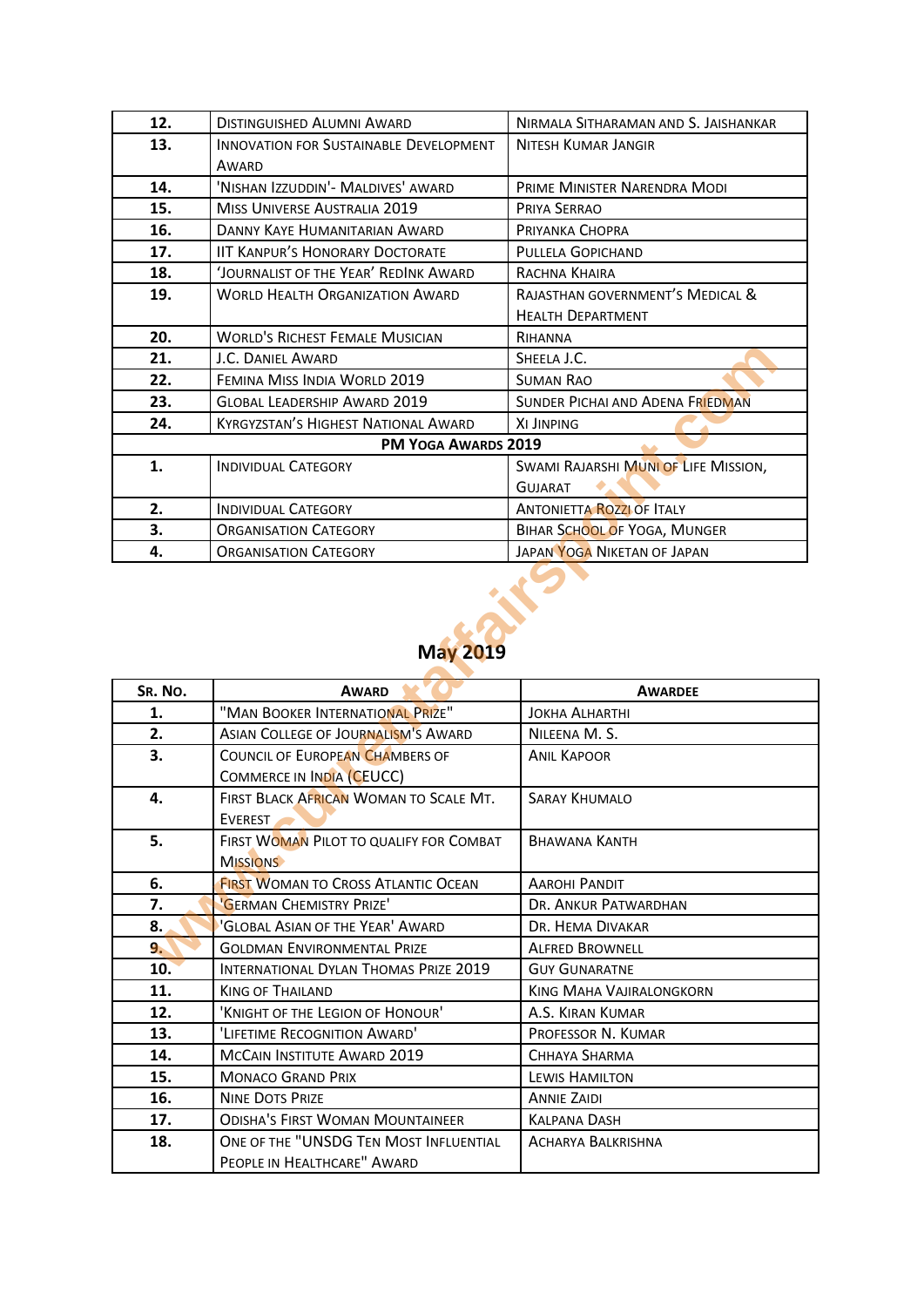| 19. | 'ORDER OF ST. GEORGE' AWARD FOR THE YEAR | <b>SRI SRI RAVI SHANKAR</b>  |
|-----|------------------------------------------|------------------------------|
|     | 2019                                     |                              |
| 20. | P.C. CHANDRA PURASKAAR 2019              | DR. DEVI PRASAD SHETTY       |
| 21. | PRESENTED WITH AN HONORARY DEGREE BY     | <b>INDRA NOOYI</b>           |
|     | <b>YALE UNIVERSITY</b>                   |                              |
| 22. | PRESIDENTIAL MEDAL OF FREEDOM            | <b>TIGER WOODS</b>           |
| 23. | SASAKAWA AWARD 2019                      | PRAMOD KUMAR MISHRA          |
| 24. | SECOND GOLD MEDAL IN 10M AIR PISTOL      | <b>SAURABH CHAUDHARY</b>     |
|     | EVENT IN ISSF GOLD CUP 2019              |                              |
| 25. | SEKISUI OPEN FOR THE SECOND TIME         | <b>MAHESH MANGAONKAR</b>     |
| 26. | SILVER IN INTERNATIONAL SHOOTING         | ESHA SINGH AND AKULL KUMAR   |
| 27. | 'THE ORDER OF THE RISING SUN, GOLD AND   | <b>SHYAM SARAN</b>           |
|     | <b>SILVER STAR' AWARD</b>                |                              |
| 28. | <b>UEFA EUROPA LEAGUE 2019</b>           | <b>CHELSEA</b>               |
| 29. | V K KRISHNA MENON AWARD 2019             | <b>G D 'ROBERT' GOVENDER</b> |
| 30. | WORLD NUMBER ONE SPOT IN 10M AIR RIFLE   | <b>APURVI CHANDELA</b>       |
| 31. | WORLD'S HIGHEST PEAK MOUNT EVEREST FOR   | <b>KAMI RITA</b>             |
|     | 23RD TIME                                |                              |

### **April 2019**

| 27.     | 'THE ORDER OF THE RISING SUN, GOLD AND            | <b>SHYAM SARAN</b>                 |
|---------|---------------------------------------------------|------------------------------------|
|         | <b>SILVER STAR' AWARD</b>                         |                                    |
| 28.     | <b>UEFA EUROPA LEAGUE 2019</b>                    | <b>CHELSEA</b>                     |
| 29.     | V K KRISHNA MENON AWARD 2019                      | <b>G D 'ROBERT' GOVENDER</b>       |
| 30.     | <b>WORLD NUMBER ONE SPOT IN 10M AIR RIFLE</b>     | <b>APURVI CHANDELA</b>             |
| 31.     | <b>WORLD'S HIGHEST PEAK MOUNT EVEREST FOR</b>     | <b>KAMI RITA</b>                   |
|         | 23RD TIME                                         |                                    |
|         |                                                   |                                    |
|         | <b>April 2019</b>                                 |                                    |
| SR. No. | <b>AWARD</b>                                      | <b>AWARDEE</b>                     |
| 1.      | BEST CINEMATOGRAPHY AWARD AT BEIJING              | <b>BHAYANAKAM (MALAYALAM FILM)</b> |
|         | <b>INTERNATIONAL FILM FESTIVAL</b>                |                                    |
| 2.      | <b>ESPN COACH OF THE YEAR</b>                     | JASPAL RANA (SHOOTING)             |
| 3.      | <b>ESPN COMEBACK OF THE YEAR</b>                  | SAINA NEHWAL (BADMINTON)           |
| 4.      | <b>ESPN DIFFERENTLY ABLED ATHLETE OF THE YEAR</b> | EKTA BHYAN (PARA-ATHLETICS)        |
| 5.      | <b>ESPN EMERGING SPORTSPERSON OF THE YEAR</b>     | SAURABH CHAUDHARY (SHOOTING)       |
| 6.      | <b>ESPN LIFETIME ACHIEVEMENT AWARD</b>            | PRADIP KUMAR BANERJEE (FOOTBALL)   |
| 7.      | <b>ESPN SPORTS PERSON OF THE YEAR (FEMALE)</b>    | P V SINDHU (BADMINTON)             |
| 8.      | <b>ESPN SPORTS PERSON OF THE YEAR (MALE)</b>      | <b>NEERAJ CHOPRA (ATHLETICS)</b>   |
| 9.      | <b>MASTER DEENANATH MANGESHKAR LIFETIME</b>       | <b>SALIM KHAN</b>                  |
|         | <b>ACHIEVEMENT AWARD</b>                          |                                    |
| 10.     | NATIONAL INTELLECTUAL PROPERTY AWARD FOR          | <b>BENNY ANTONY</b>                |
|         | 2019.                                             |                                    |
| 11.     | NEW ZEALAND PRIME MINISTER'SSIR EDMUND            | <b>DEEPA MALIK</b>                 |
|         | HILLARY FELLOWSHIP FOR 2019                       |                                    |
| 12.     | PRAVASI BHARTIYA SAMMAN AWARD                     | DR RAJENDRA JOSHI                  |
| 13.     | RABINDRANATH TAGORE LITERARY PRIZE 2019           | RANA DASGUPTA                      |
| 14.     | RUSSIAN AWARD "ORDER OF SAINT ANDREW              | PM NARENDRA MODI                   |
|         | THE APOSTLE"                                      |                                    |
| 15.     | SARASWATI SAMMAN 2018                             | <b>K SIVA REDDY</b>                |
| 16.     | <b>WORLD SUMMIT ON THE INFORMATION SOCIETY</b>    | UTKARSH BANGLA AND SABOOJ SATHI    |
|         | (WSIS) AWARDS                                     | <b>SCHEMES</b>                     |
| 17.     | ZAYED MEDAL OF UAE                                | <b>PM NARENDRA MODI</b>            |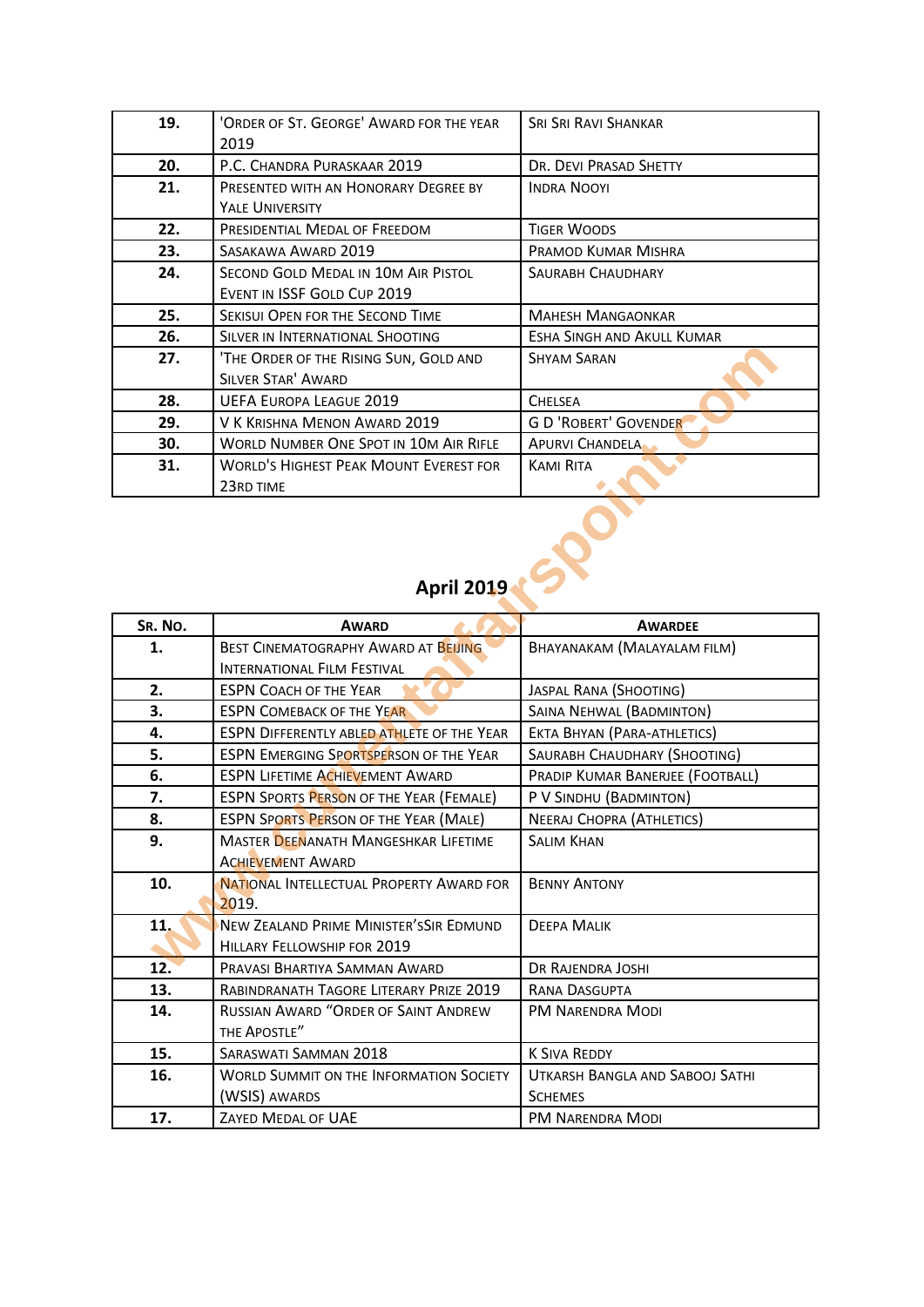#### **March 2019**

| SR. No. | <b>AWARD</b>                                                             | <b>AWARDEE</b>                                                      |
|---------|--------------------------------------------------------------------------|---------------------------------------------------------------------|
| 1.      | ABEL PRIZE 2019                                                          | <b>US MATHEMATICIAN KAREN UHLENBECK</b>                             |
| 2.      | <b>BEST GANGA TOWN BY SWACHH SURVEKSHAN</b><br>AWARDS 2019               | <b>GAUCHAR (UTTRAKHAND)</b>                                         |
| 3.      | <b>CHAMELI DEVI JAIN AWARD</b>                                           | PRIYANKA DUBEY                                                      |
| 4.      | CLEANEST BIG CITY WITH A POPULATION OF                                   | AHMEDABAD                                                           |
|         | MORE THAN TEN LAKH BY SWACHH SURVEKSHAN<br>AWARDS 2019                   |                                                                     |
| 5.      | <b>CLEANEST CAPITAL BY SWACHH SURVEKSHAN</b><br>AWARDS 2019              | <b>BHOPAL</b>                                                       |
| 6.      | <b>DIGITAL TRANSFORMATION BY BUSINESSLINE</b><br>CHANGEMAKER AWARD 2019  | <b>ENAM (ELECTRONIC NATIONAL AGRICULTURE</b><br>MARKET)             |
| 7.      | FIRST ATAL BIHARI VAJPAYEE LIFETIME AWARD                                | <b>THANGA DARLONG</b>                                               |
| 8.      | FIRST PRIZE OF DD MAHILA KISAN AWARD FOR<br>2018-19                      | <b>SWATI SHINGADE</b>                                               |
| 9.      | <b>GLOBAL TEACHER PRIZE 2019</b>                                         | PETER TABICHI                                                       |
| 10.     | <b>GRAND ORDER OF THE KING OF TOMISLAV BY</b><br>CROATIA                 | PRESIDENT RAM NATH KOVIND                                           |
| 11.     | INDIA'S CLEANEST CITY BY SWACHH SURVEKSHAN<br>AWARDS 2019                | <b>INDORE</b>                                                       |
| 12.     | MISSILE SYSTEMS AWARD 2019                                               | <b>G SATHEESH REDDY.</b>                                            |
| 13.     | PRITZKER PRIZE 2019                                                      | <b>JAPANESE ARCHITECT ARATA ISOZAKI</b>                             |
| 14.     | SAUBHAGYA AWARD UNDER PRADHANMANTRI<br>SAHAJ BIJLI HAR GHAR YOJANA       | <b>INDORE</b>                                                       |
| 15.     | SKOCH AWARD, 2018                                                        | <b>ODISHA STATE DISASTER MANAGEMENT</b><br><b>AUTHORITY (OSDMA)</b> |
| 16.     | <b>TEMPLETON PRIZE 2019</b>                                              | MARCELO GLEISER (BRAZILIAN PHYSICIST AND<br>ASTRONOMER)             |
| 17.     | TOP ASPIRATIONAL DISTRICT BY DELTA RANKING<br><b>REPORT BY NITI AYOG</b> | HAILAKANDI IN ASSAM                                                 |
| 18.     | <b>VYAS SAMMAN 2018</b>                                                  | <b>LEELADHAR JAGUDI</b>                                             |
| 19.     | <b>WINDHAM-CAMPBELL PRIZE</b>                                            | RAGHU KARNAD                                                        |
| 20.     | YASHWANTRAO CHAVAN NATIONAL AWARD<br>2018                                | RAGHURAM RAJAN                                                      |
|         | February 2019                                                            |                                                                     |



### **February 2019**

| SR. NO. | <b>AWARD</b>                                  | <b>AWARDEE</b>                         |
|---------|-----------------------------------------------|----------------------------------------|
| 1.      | ASIAN PLAYER OF THE YEAR AWARD                | <b>MANPREET SINGH</b>                  |
| 2.      | BEST FILM AT BAFTA FILM AWARDS 2019           | <b>ROMA</b>                            |
| 3.      | <b>COMEBACK OF THE YEAR AT LAUREUS WORLD</b>  | <b>TIGER WOODS</b>                     |
|         | <b>SPORTS AWARDS 2019</b>                     |                                        |
| 4.      | DAN DAVID PRIZE OF ISRAEL 2019                | SANJAY SUBRAHMANYAM (INDIAN HISTORIAN) |
| 5.      | <b>ERNST &amp; YOUNG LIFETIME ACHIEVEMENT</b> | <b>AZIM PREMJI</b>                     |
|         | AWARD                                         |                                        |
| 6.      | <b>FOOTBALL RATNA" AWARD</b>                  | <b>SUNIL CHHETRI</b>                   |